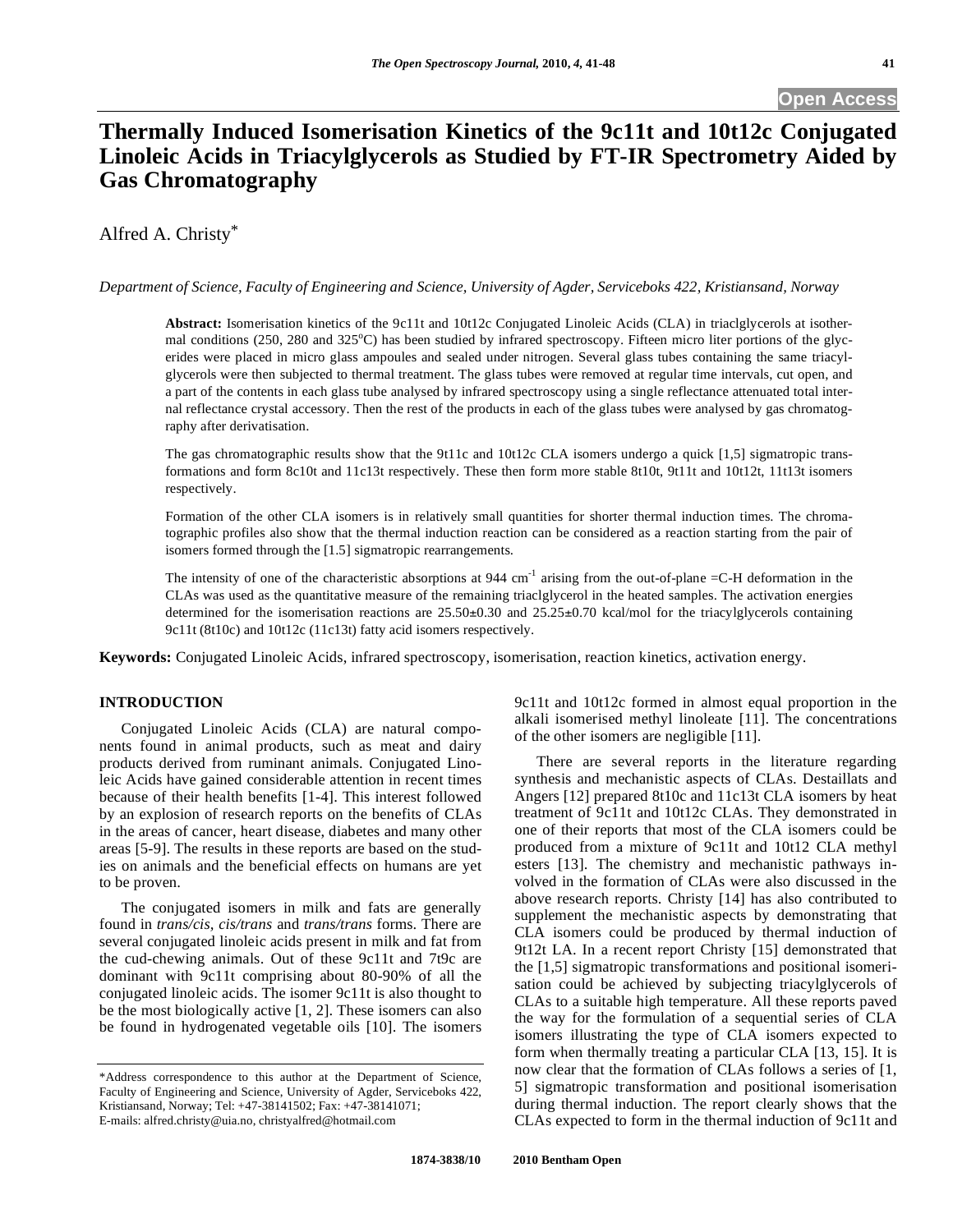10t12c can be represented by a partial series of the sequence (Fig. **1**) presented in the report above. This sequence can be further shortened (Fig. **2**) to represent the thermal induction of the respective isomers used in this study. This selection was based on the Gas chromatographic analysis of the thermally induced 9c11t (and 10t12c) containing triacylglycerols at  $250^{\circ}$ C for four hours (Fig. 3). When the induction time is shorter, the concentrations of the CLA isomers other than the isomers shown in Fig. (**2**) are small.

 Infrared spectrometry, a valuable analytical tool has been applied both in qualitative and quantitative analysis [16]. It has also been applied to study chemical reactions and reaction kinetics [17]. In several cases, it has been the analytical tool of preference because of the specific absorptions of the species in the chemical reactions [18].

 Conjugated linoleic acids 9c11t, 10t12c and all the other *cis, trans* and *trans, cis* CLAs give rise to two specific absorptions at 946 and 982  $\text{cm}^{-1}$ . These absorptions arise due to the =CH out of plane deformation vibration [19]. The CH out of plane deformation vibration of the *tt* (*trans, trans*) isomers absorb around 986 cm-1 and, *cis. cis* isomers do not absorb in this region. Furthermore, the =CH deformation vibrations of the methylene interrupted *cis-trans, trans-cis* and *trans-trans* linoleic acid isomers absorb around 969 cm-1

[20-23] which falls in between the two characteristic absorptions of the conjugated linoleic acids. This fact has been utilised in the simultaneous quantitative determination of isolated *trans,* and conjugated linoleic acids in oils and fats [24]. All the *cis-trans* and *trans-cis* isomers give rise to an absorption around 946  $cm^{-1}$  that is not perturbed by other isomers.

 There are no reports in the literature dealing with the thermally induced isomerisation kinetics of the 9c11t and 10t12c CLAs in triacylglycerols. The intention in this work is to investigate the above mentioned isomerisation and determine the kinetic parameters using infrared spectroscopy. The fact that only mono *trans* conjugated linoleic acids absorb at  $944 \text{ cm}^{-1}$  would allow us to follow the concentration of CLA during the isomerisation. A single reflection ATR technique was used in measuring the infrared spectra of the samples. The infrared profiles of the CLAs during isomerisation were used in the determination of isomerisation rates as well as the activation energies.

#### **EXPERIMENTAL**

#### **Samples and Methods**

 The triacylglycerols containing the 9c11t and 10t12c (over 94%) and acid standards of the 9t11c and 9t11t fatty



Fig. (1). Isomerisation sequence showing the isomers that are expected to form during thermal induction of triacylglycerols containing 9c11t and 10t12c CLAs.

**Thermal** induction



Fig. (2). Sinplified sequence of isomerisation from the products formed after [1,5] sigmatropic transformation of 9c11t and 10t12c CLAs.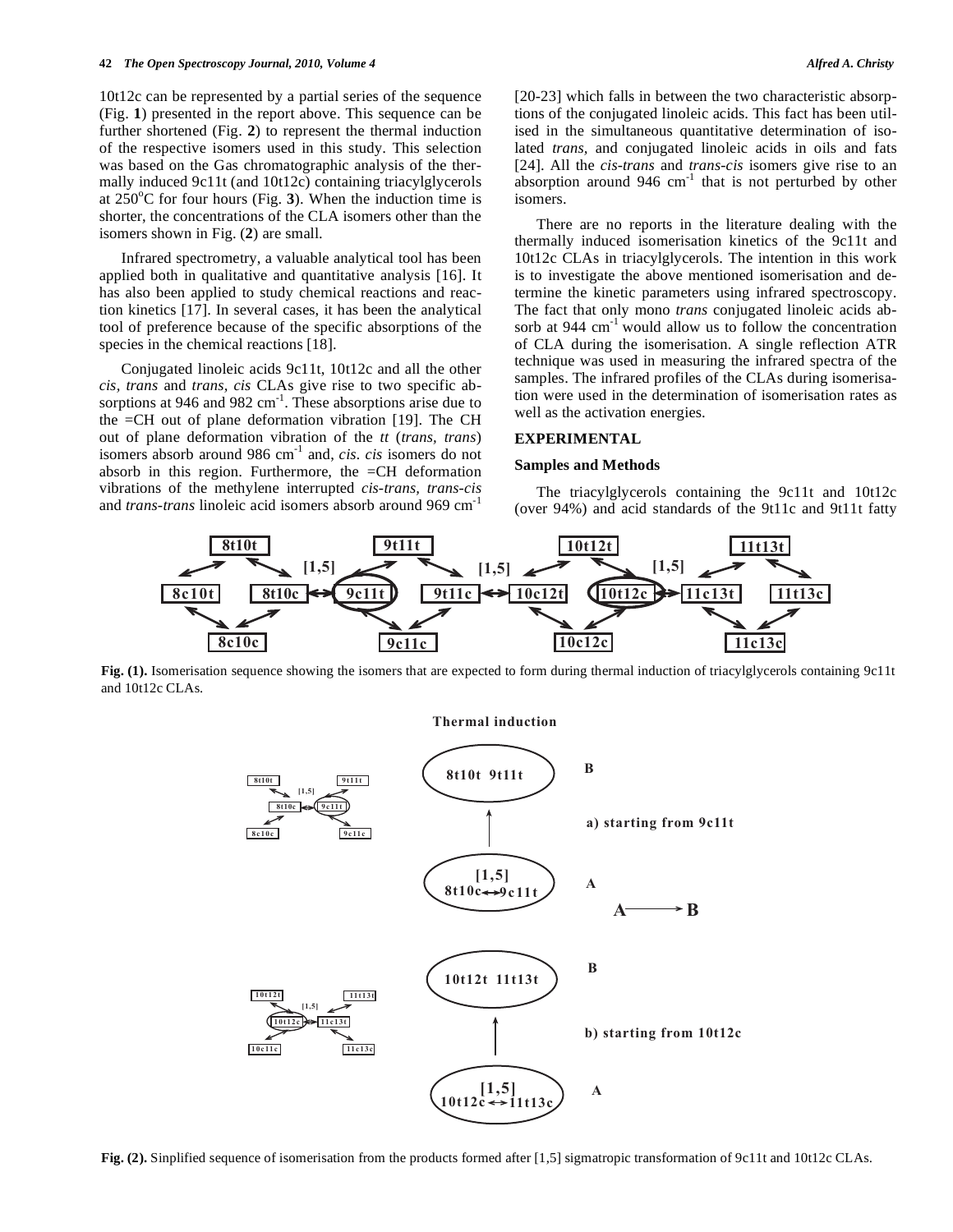

**Fig. (3).** Gaschromatograms of the products formed during the thermal induction of triacylglycerols containing 9c11t/10t12c CLAs for four hours at  $250^{\circ}$ C.

acids were purchased from Larodan Chemicals, Sweden. Triacylglycerol standards of the methyl interrupted 9c12c and 9t12t fatty acids were purchased from Aldrich.

 The isomerisation kinetics of the two isomers was studied at  $250$ ,  $280$  and  $325$  °C. The heating experiments were carried out in micro glass ampoules. Several glass ampoules of length 4 cm were made from glass tubes of 1.5 mm internal diameter and a wall thickness of 1 mm. Heating in micro size glass ampoules is an advantage experimentally [25]. The glass tubes attain the temperature of reaction within a short time and cools very fast when the tubes are removed from the oven. The experiments were started with the thermal treatment of the triacylglycerol containing the 9c11t isomer. 15 μl portions of the triacylglyceerols were injected in the tubes using a plastic syringe. Air in the remaining part of the glass tubes was flushed by a weak flow of nitrogen and the ends were sealed using an oxy-propane flame. The glass tubes were placed in a chromatographic oven set at  $250^{\circ}$ C. The glass tubes were removed at regular time intervals and the infrared spectra of the cooled samples were measured.

#### **Infrared Spectroscopic Measurements**

 A Perkin Elmer Spectrum One FT-IR spectrometer equipped with a Harrick single reflectance ATR accessory and lead glycine sulphate detector was used in measuring the infrared spectra. The accessory requires only a thin layer of sample on the crystal to acquire the infrared spectrum. Each glass ampoule was cut open and the sample was spread on the ATR crystal using the blunt side of a capillary glass tube. A background spectrum was scanned in the range of 4000-  $600 \text{ cm}^{-1}$  before the application of a sample. A total of 30 scans at a resolution of  $4 \text{ cm}^{-1}$  were then measured on each sample. The samples were measured immediately after their

removal from the oven. The ATR crystal was washed with dichloromethane and acetone after each measurement. The same procedure was repeated at 280 and 325 °C for the 9c11t isomer and at the same three temperatures for the 10t12c isomer.

#### **Gas Chromatographic Analysis**

 The glass ampoules containing the rest of the triacylglycerol samples were subjected to derivatisation as described in Ref. 25. Each glass tube containing the sample was crushed inside a 15 mL test tube. The test tubes were then added 2 ml of 0.5 M sodium hydroxide in methanol and then placed in a water bath at  $60\text{ °C}$  for 15 min. After cooling, each test tube was added 2 mL of  $BF_3/methanol$  and placed in the water bath again for 10 min. Each test tube was then added 2 mL of a saturated solution of NaCl and 1 mL heptane. The tubes were shaken and the methyl esters were extracted in heptane layers. The heptane layer was added anhydrous magnesium sulphate and the clear solution was stored in small brown vials for GC analysis. The GC analysis was carried out by using a Perkin Elmer, auto XL system gas chromatograph. A 100 m capillary column with 0.25 mm internal diameter coated with 0.20 μm thick 90%-bis-(cyanopropyl)-methyl polysiloxane stationary phase with small amount of phenyl groups in the backbone of the polymer (HP 88) was used in the separation of the methyl esters of the fatty acid isomers. A temperature program with initial temperature of  $150^{\circ}$ C with equilibration time of 1 minute, then a temperature gradient of 0.5 °C/min, up to 170°C. The temperature was held at  $170^{\circ}$ C for 60 minutes. The carrier gas flow was set to 0.5 ml/min. The peak identification was carried out by comparing the reported conjugated linoleic acid profiles in the literature [13, 26-28] and methyl esters prepared from the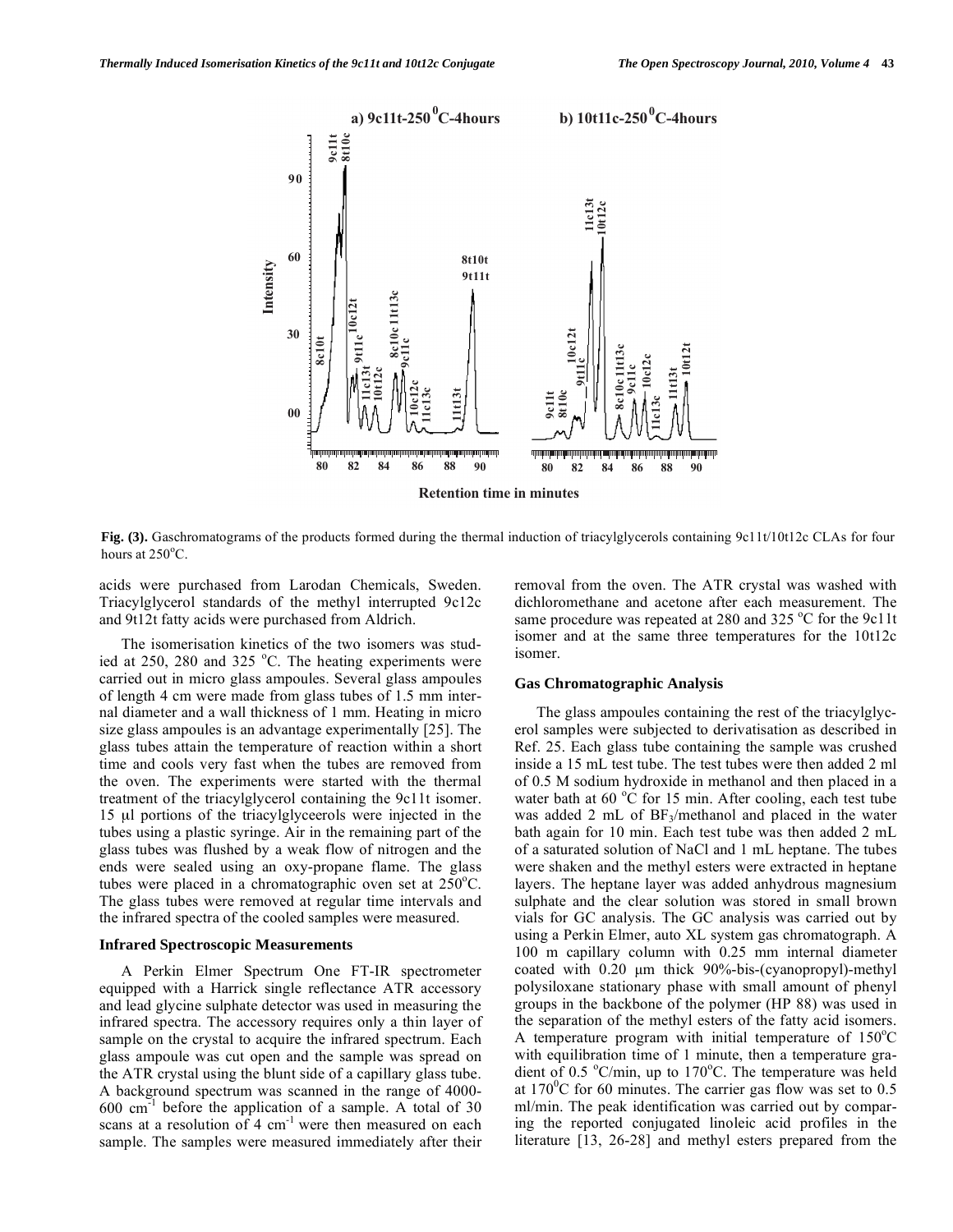triacylglycerols of the 9c11t and 10t12c CLAs, and CLAs 9t11c and 9t11t by using the same derivatisation method used above. The peaks in the chromatograms were then integrated and their relative percentages calculated.

#### **DATA HANDLING**

 The spectra measured on the series were saved as absorption spectra. The spectra of the solid samples were normalised to the same height as the peak representing the CH stretching absorption at  $2956 \text{ cm}^{-1}$ . The carbon chain in the triacylglycerol molecules remains the same during the isomerisation and a normalisation of spectra using this criterion is acceptable. Each infrared profile was then derivated twice and the depth of the valley representing the peak at 944 cm<sup>-1</sup> was measured from the zero line. Mathematically, this depth will be proportional to the concentration of the unreacted CLAs in the sample. This depth is compared with that of the pure CLA to determine the fraction of CLA remaining in the mixture. The use of the second derivative in this case allows us to have a value that is purely of CLA isomer. Base line shift and overlapping of the peak at the base line area will not affect this value. A description of the second derivative technique and its applications in spectroscopy can be found elsewhere [29, 30].

#### **METHODOLOGY**

 When a reaction of the type shown in Fig. (**2**) is in progress, the rate of the reaction can be give by the following general equation:

$$
d[A]/dt = -k [A]n
$$
 (1)

 Where A is the starting material, k is the reaction rate for the reaction  $A \rightarrow B$ . and n is the order of the reaction with respect to A.

 The equation 1 can be written as follows and integrated for the concentration range and time interval as shown in equation 2.

$$
d[A]/ [A]n = -kdt
$$
  
[A]<sup>(1-n)</sup> ]<sub>Ao</sub><sup>At</sup>/(1-n) = -k[t]<sub>0</sub><sup>t</sup> (2)

Where  $[A]_0$ ,  $[A]_t$  are concentrations of A at times 0 and t respectively.

The integral is valid for  $n \ge 2$ . When the order of the reaction is zero, the result becomes,

$$
[A]_0 - [A]_t = -kt \tag{3}
$$

and for n=1 the result becomes,

$$
\ln\left(\left[A\right]_t / \left[A\right]_0\right) = -kt\tag{4}
$$

 For a zero-order reaction, the concentration change is independent of the concentration of the reactant and it is only proportional to the time of the reaction. For a reaction of first order, the reaction rate is proportional to the concentration of the reactant in solution and  $\ln$  ([A]t /[A]0) will be proportional to the time of the reaction. In this work the order of the reaction was determined by graphic correlations.

When the 9c11t (and 8t10c) fatty acid in the triacylglycerol isomerises to another isomer, the relationship between concentration of the unreacted fraction of the isomer and time can be investigated to determine the rate and order of the reaction. The activation energy needed to bring the molecules to an activated complex level during the isomerisation tells us nothing about the product/products formed. The product can be just one isomer or a mixture of several isomers. The end products formed and their amounts depend on the stabilities of the isomers formed. The heat induced isomerisation reactions can be presented in an energy level diagram as shown in Fig. (**4**). The isomers 9c11t and 8t11c are at the same energy level in the energy diagram. This is true because the carboxyl group and the glycerol back bone are far away from the conjugated double bonds. During heating these isomers form an intermediate state from which the products are formed.



**Reaction progress** 

**Fig. (4).** Energy diagram for the thermally induced isomerisation reaction.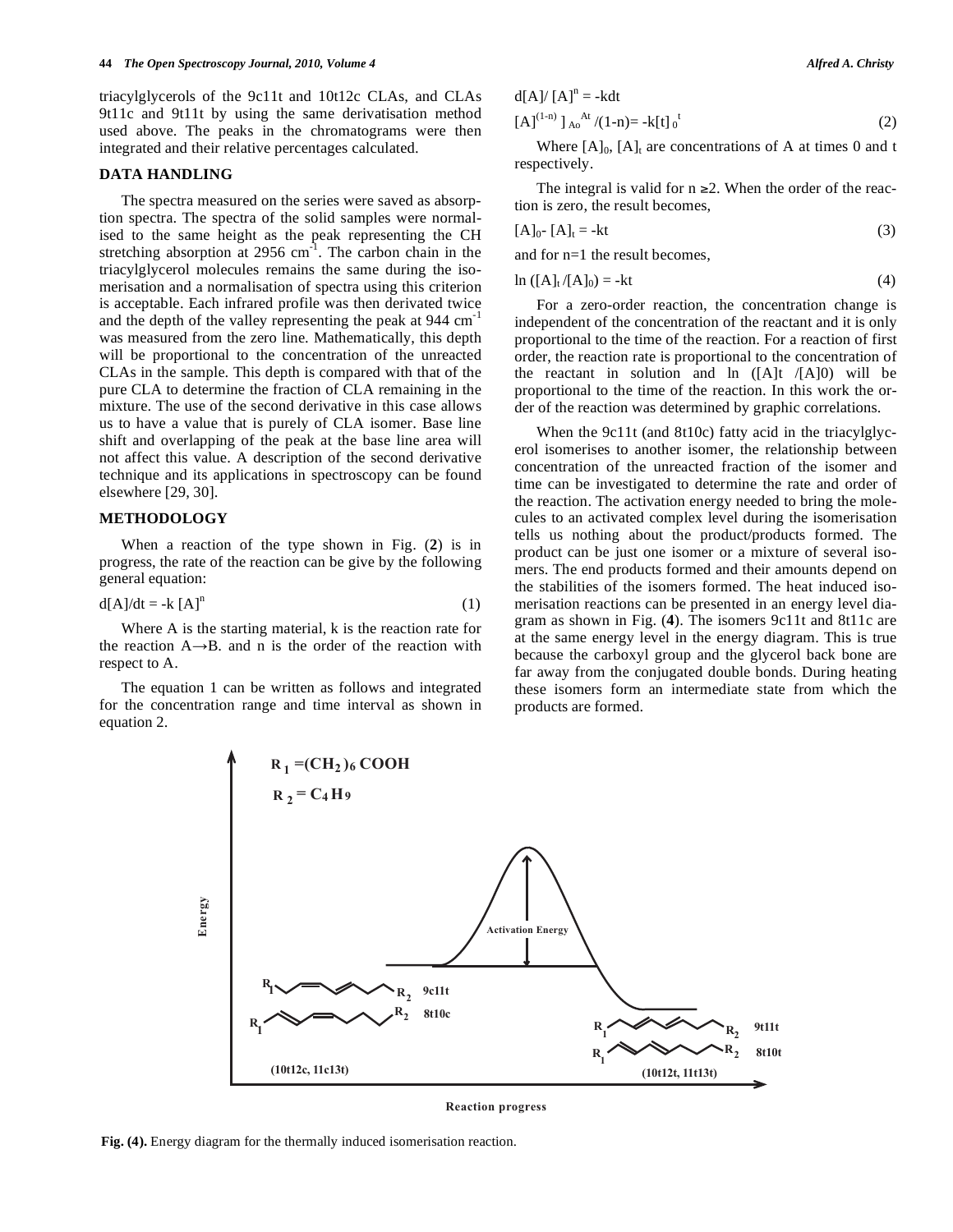The activation energy for the isomerisation can be determined by carrying out the isomerisation at several different temperatures. The reaction rate and temperature of reaction are connected by the Arrhenius equation

$$
k = A \exp(-E_a / RT) \tag{5}
$$

$$
\ln k = \ln A - \mathbf{E}_a / RT \tag{6}
$$

where,  $A$  is Arrhenius constant,  $R$  is gas constant and  $E_a$  is activation energy.

 If the reaction rates of the isomerisation are determined for at least three different temperatures, the activation energy can be determined from the plot between ln k and 1/T.

### **RESULTS AND DISCUSSION**

#### **Thermal Treatment of Triacylglycerols Containing 9c11t and 10t12c**

#### *Gas Chromatography*

 The samples used in this work are triacylglycerols of the fatty acids 9c11t and 10t12c. The CLA fatty acids referred in the following paragraphs represnt the triacylglycerols.

 Thermally induced samples taken during regular time intervals were anslysed after derivatization as mentioned in the experimental section. The analysis of the isomers formed during the thermal induction of 9c11t revealed that the concentrations of the isomers formed other than 9c11t, 8t10c, 8t10t and 9t11t were small. Similarly, the thermal induction of 10t12c revealed that the concentrations of the isomers formed other than 10t12c, 11c13t, 10t12t and 11t13t were small. Gas chromatograms of the fatty acid methyl esters of the isomers formed during the thermal induction of the 9c11t and 10t12c for four hours are given in Fig. (**3**). The concentrations of the other isomers increased with time during the thermal induction from the beginning of the thermal induction. However, the total concentration of these isomers reached around 4%. Therefore, the concentration of these isomers was neglected in the kinetic analysis.

#### **Infrared Spectroscopy**

 The infrared spectra measured from the samples taken at different time intervals during the isomerisation of 9c11t (8t10c) and 10t12c (11c13t) are shown in Figs. (**5a** and **b**) respectively. The figures clearly show that the peak at 944  $cm<sup>-1</sup>$  is reduced in intensity indicating the depletion of 9c11t (8t10c) and 10t12c (11c13t) isomers during the thermal induction. Only conjugated isomers of the *tc* and *ct* configurations absorb at this wave number. Therefore, the peak at 944 cm<sup>-1</sup> in the infrared spectra of the heated samples represent the remaining *c,t* and *t,c* isomers in the mixture. The peak at 982 cm<sup>-1</sup> behaves completely different from the peak at 944 cm-1. This behaviour indicates that there is a contribution from a peak representing a newly formed compound/s almost at the same wave number. This absorption arise from the formation of the *t,t* CLA isomers.

 The second derivatized spectral profiles of the infrared spectra of pure 9c11t isomer before the thermal treatment and after 4.5 hours thermal treatment are shown in Fig. (**6**). The depth measurement used in the kinetic studies in this paper to represent the concentration of the remaining reactant is indicated in the figure. It is possible to show by data

subtraction that the products formed that give absorption at 986 cm<sup>-1</sup> are t,t isomers. The second derivative profile of the infrared spectrum of pure 9c11t can be scaled so that the depth of the profile at  $944 \text{ cm}^{-1}$  is the same as the depth of the second derivative profile of a thermally treated 9c11t (8c10t) (see Fig. **6**). By subtracting the scaled profile of the pure 9c11t sample from the profile of the products formed, a profile representing the second derivative of the products formed can be obtained. The result of the subtraction is shown in Fig.  $(7)$ . The valley of the result is at 986 cm<sup>-1</sup> where  $=CH$  deformation vibration of the 9t11t (8t10c) isomer absorbs.



**Fig. (5).** Infrared spectra of the thermally induced CLA isomers. **a**) 9c11t and **b**) 10t12c.



Fig. (6). Procedure used for normalisation of the peak at 944 cm<sup>-1</sup> and subraction to reveal the product formed.

 Applying the procedure mentioned above, the concentrations of the 9t11t (+8t10t) isomers in the mixture during the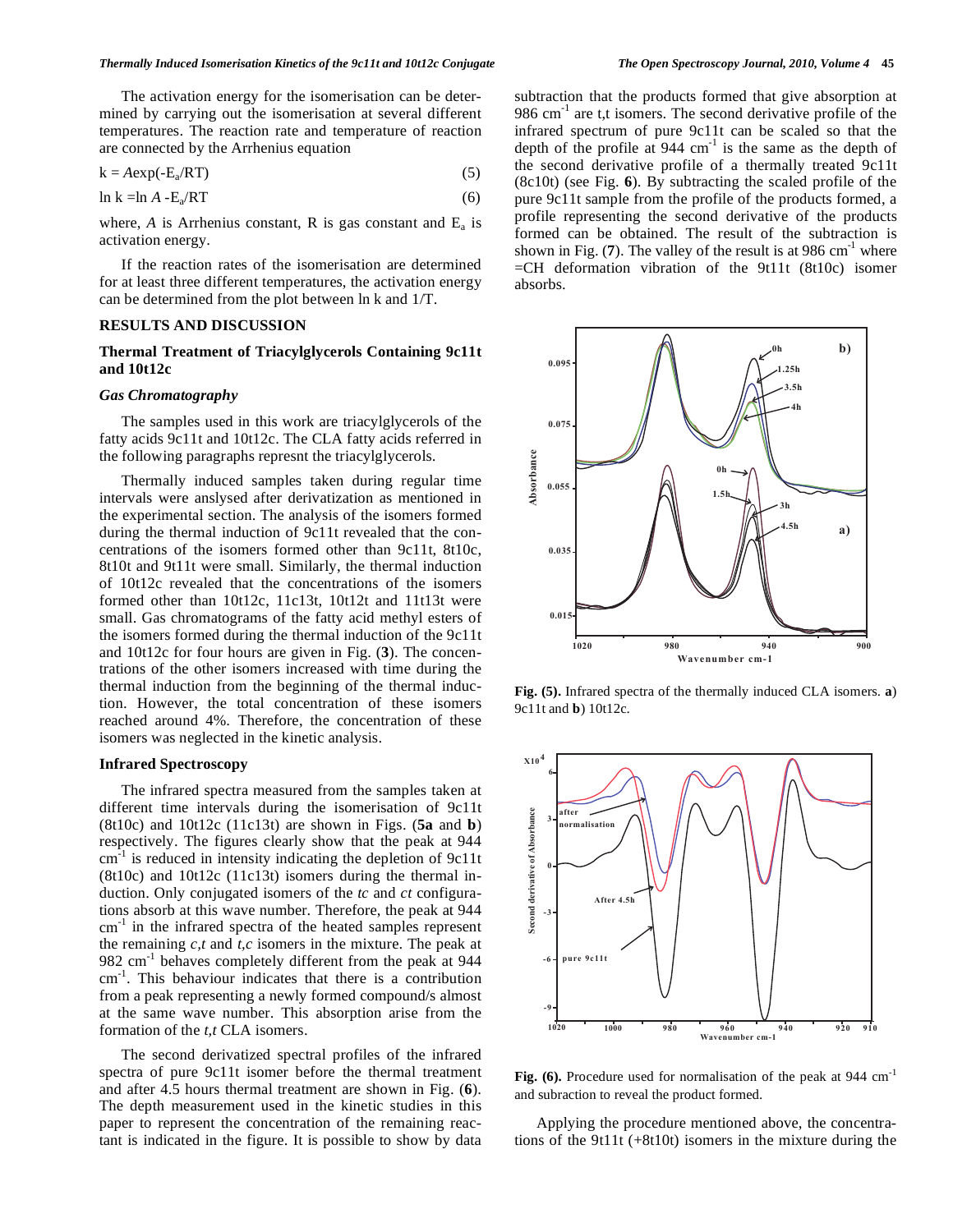

**Fig. (7).** The result of the subtraction (from Fig. **5**).

reaction were estimated. The depletion rates of the 9c11t (+8t10t) and formation rate of the 9t11t (+8t10t) are almost the same during the early part of the isomerisation and that the formation of methylene interrupted species are of little significance at these times/temperatures.

 A prolonged thermal treatment of the isomers results into the complete depletion of the conjugated isomers and formation of products (Fig. **8**) that give absorption at 970  $\text{cm}^{-1}$ . A recent report [15] shows that this peak is indeed from the absorption due to 9t12t isomers (and very small concentrations of 9c12t and 9t12c). The formation of 9c11t and 10t12c go through 9t12t intermediate and the presence of 9t12t in the thermally induced 9c11t isomer is not unexpected.

Plots showing the correlations between  $\ln (A_t / [A]_0)$  and reaction time are shown in Fig. (**9**) for the isomerisation reactions of 9c11t (+8t10c) and 10t12c (11c13t). Graphic plots showing the correlations between ln k and 1/T are shown in Fig. (**10**). The linear correlations clearly indicate that the reactions are of 1st order with respect to the CLA concentrtaions. The isomerisation rates and the weighted average activation energies determined using the plots shown in Fig. (**8**) are presented in Table **1**. The values presented in the table suggest that these isomers have relatively the same activation energies of isomerisation.



Fig. (9). Plots showing the correlations between  $ln[Ct/CO]$  and time **a**), **b**) and **c**) are for the isomer 9c11t at temperatures 250, 280 and  $325^{\circ}$  C respectively. **d**), **e**) and **f**) are for the isomer 10t12c at temperatures  $250$ ,  $280$  and  $325^\circ$  C respectively.



**Fig. (10).** The plots showing the relationships between ln k and 1/T.



**Fig. (8).** The infrared spectra of the samples subjected to prolonged heat treatment, in the region of 1000-945 cm<sup>-1</sup>.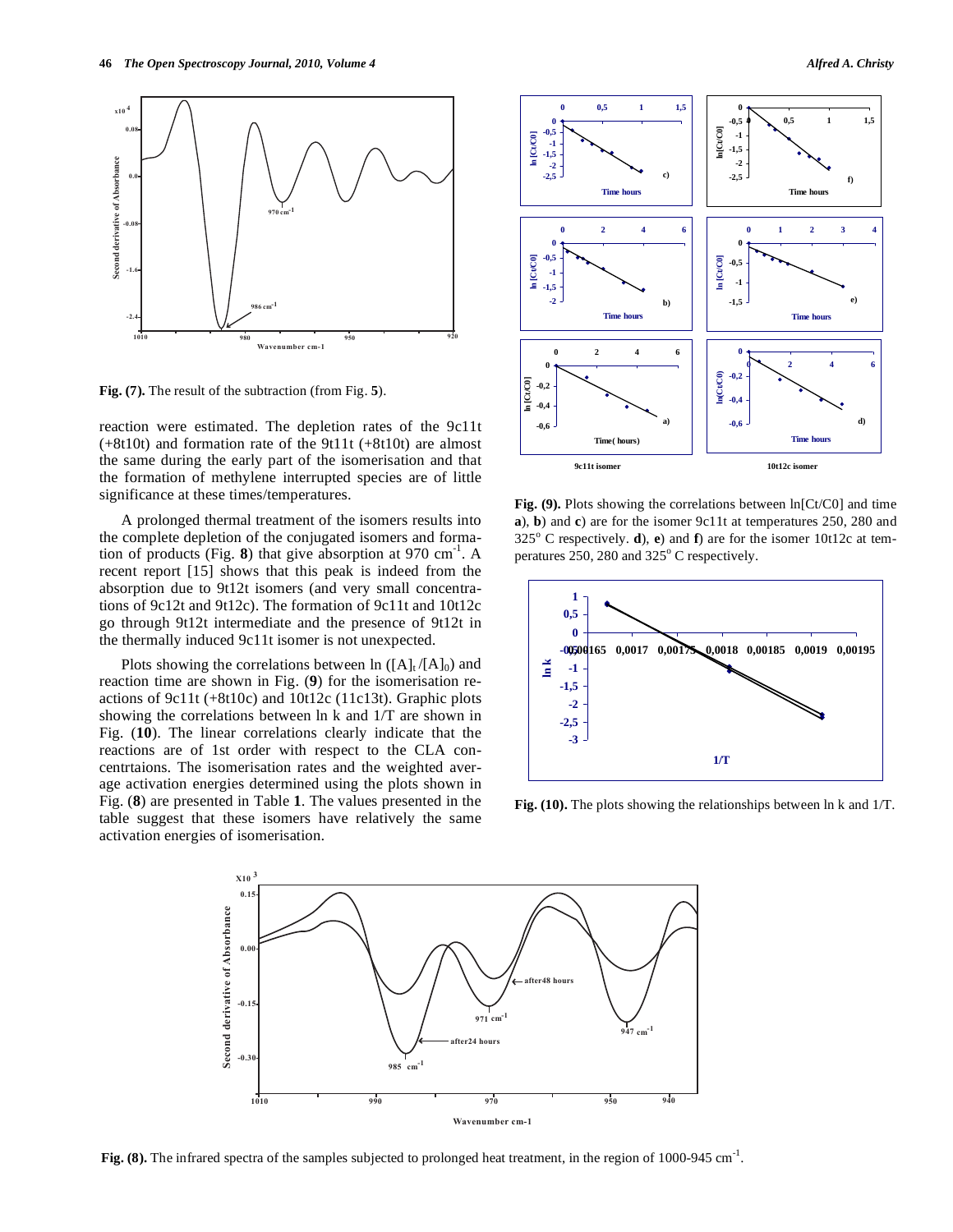| <b>Isomer</b> | Temp Deg. C | k Reaction Rate 1/h | <b>Activation Energy kcal/mol</b> |
|---------------|-------------|---------------------|-----------------------------------|
| 9c11t         | 250         | $0.100 \pm 0.010$   |                                   |
| 9c11t         | 280         | $0.380 \pm 0.023$   | $25.50 \pm 0.30$                  |
| 9c11t         | 325         | $2.165 \pm 0.126$   |                                   |
| 10t12c        | 250         | $0.098 \pm 0.080$   |                                   |
| 10t12c        | 280         | $0.335 \pm 0.025$   | $25.25 \pm 0.60$                  |
| 10t12c        | 325         | $2.222 \pm 0.130$   |                                   |

#### **Table 1. Kinetic Parameters for the Isomerisation**

#### **CONCLUSION**

 In this paper, it has been demonstrated that infrared spectroscopy can effectively be applied in the determination of reaction rates and activation energies for the thermally induced isomerisations of the 9c11t (8t10c) and 10t12c (11c13t) isomers. These isomers follow a first order kinetics during the isomerisation. The activation energies determined for the isomerisation are in the same range as the activation energies for other chemical reactions in food systems [31].

 The results from the isomerisation experiments have clearly proven that the isomers 9c11t (8c10t) and 10c12t (11c13t) disappear to form their *trans-trans* counterparts. The products are a mixture of almost all the CLA isomers with the predominence of the *trans-trans* isomers of the above.

 A special experimental procedure was used with micro glass ampoules for the study of isomerisation kinetics. Only a fraction of a milli litre sample is required for the preparation of a series of samples. Similar procedure can be used in the study of reaction kinetics of high boiling organic compounds.

#### **REFERENCES**

- [1] Ip C, Chin SF, Scimeca JA, Pariza MW. Mammary cancer prevention by conjugated dienoic derivatives of linoleic acid. Cancer Res 1991; 51: 6118-24.
- [2] Ip C, Chin SF, Scimeca JA, Thompson HJ. Conjugated Linoleic acid. A powerful anticarcinogen from animal fat sources. Cancer Suppl 1994; 74: 1050-4.
- [3] Nicolosi RJ, Courtemanche KV, Laitinen L, Scimeca JA, Huth PJ. Effect of feeding diets enriched in conjugated linoleic acid on lipoproteins and aortic atherogenesis in hamsters. Circulation 1993; 88: (suppl 2458).
- [4] Shanta NC, Decker EA, Ustunol Z. Conjugated linoleic acids concentration in processed cheese, JAOCS 1992; 69: 425-8.
- [5] Voorrips LE, Brants HA, Kardinaal AF, Hiddink GJ, Van den Brandt PA, Goldbohm RA. Intake of conjugated linoleic acid, fat and other fatty acids in relation to postmenopausal breast cancer: the Netherlands cohort study on diet and cancer. Am J Clin Nutr 2002; 76(4): 873-82.
- [6] Belury MA, Vanden Heuvel JP. Protection against cancer and heart disease by the dietary fat, conjugated linoleic acid: potential mechanisms of action. Nutr Dis Update J 1997; 1: 58-63.
- [7] Schrezenmeir J, Jagia A. Milk and diabetes. J Am Coll Nutr 2000; 19(90002): 176S-190.
- [8] Scimeca JA, Miller GD. Potential health benefits of conjugated linoleic acid. J Am Coll Nutr 2000; 19(4): 470S-71.
- [9] Parodi PW. Milk fat components-possible chemopreventive agents for cancer and other diseases. Aust J Dairy Technol 1996; 51: 24- 32.
- [10] Cawood P, Wickens DG, Iversen SA, Braganza JM, Dormandy TL. The nature of diene conjugation in human serum, bile and duodenal juice. FEBS 1983; 162(2): 239-43.
- [11] Berdeaux O, Voinot L, Angioni E, Juaneda P, Sebedio JL. A simple method of preparation of methyl trans -10, cis-12 and cis-9, trans-11-Octadecadienoates from methyl linoleate. JAOCS 1998; 75(12): 1749-55.
- [12] Destaillats F, Angers P. Evidence for [1, 5] sigmatropic rearrangements of CLA in heated oils. Lipids 2002; 30: 435-8.
- [13] Destaillats F, Angers P. Directed sequential synthesis of conjugated linoleic acid isomers from  $\Delta^{7,9}$  to  $\Delta^{12,14}$ . Eur J Lipid Sci Technol  $2003:105:3-8.$
- [14] Christy AA. Evidence in the formation of conjugated linoleic acids from thermally induced 9t12t linoleic acid: A study by gas chromatography and infrared spectroscopy. Chem Phys Lipids 2009; 161: 86-94.
- [15] Christy AA. Isomerization of 9c11t/10t12c in triacylglycerols. Lipids 2010; 45: 733-41.
- [16] McDonald RS. Infrared Spectrometry. Anal Chem 1984; 56(5): 349R-72R.
- [17] Fishman AI, Stolov AA. Vibrational spectroscopic approaches to confirmational equilibria and kinetics (in condensed media). Spectrochim Acta 1993; 49A(10): 1435-79.
- [18] Christy AA, Grung B, Kvalheim OM, Nyhus AK, Hagen S, Schanche JS. Friedel-craft acylation on porous divinyl benzene polymer particles-A reaction kinetic process studied by mid and near infrared spectroscopy. Appl Spectrosc 1998; 52: 1230-9.
- [19] Mossoba MM, McDonald RE, Armstrong DJ, Page SW. Identification of Minor C<sub>18</sub> triene and Conjugated Diene Isomers in Hydrogenated Soybean Oil and Margarine by GC-MI-FT-IR Spectroscopy. J Chromatogr Sci 1991: 29: 324-30.
- [20] Mossoba MM, Yurawecz MP, McDonald RE. Rapid determination of total trans content of neat hydrogenated oils by attenuated total reflection spectroscopy. JAOCS 1996; 73(8): 1003-9.
- [21] Belton PS, Wilson RH, Sadehgi-Jorabegi H, Peers KE. A Rapid Method for the Estimation of Isolated trans double bonds in Oils and fats Using FTIR combined with ATR. Lebensm Wiss Technol 1998; 21: 153-7.
- [22] Dutten HJ. Analysis and Monitoring of Trans-isomerization by IR ATR Spectrometry. JAOCS 1974; 51: 406-9.
- [23] Lancer AC, Emkem EA. Comparison of FTIR and capillary GC methods for quantitation of trans Unsaturation in fatty acids methyl esters. JAOCS 1988; 65: 1483-7.
- [24] Christy AA, Egeberg PK, Østensen ET. Simultaneous Quantitative determination of isolated trans fatty acids and conjugated linoleic acids in oils and fats by chemometric analysis of the infrared profiles. Vib Spectrosc 2003; 33: 37-48.
- [25] Christy AA, Xu Z, Harrington PB. Thermal degradation and isomerisation kinetics of triolein studied by infrared spectrometry and GC-MS combined with chemometrics. Chem Phys Lipids 2009; 158: 22-31.
- [26] Yurawecz MP, Roach JAG, Sehat N, *et al*. A new conjugated linoleic acid isomer, 7trans, 9 cis octadecanoic acid, in cowmilk,